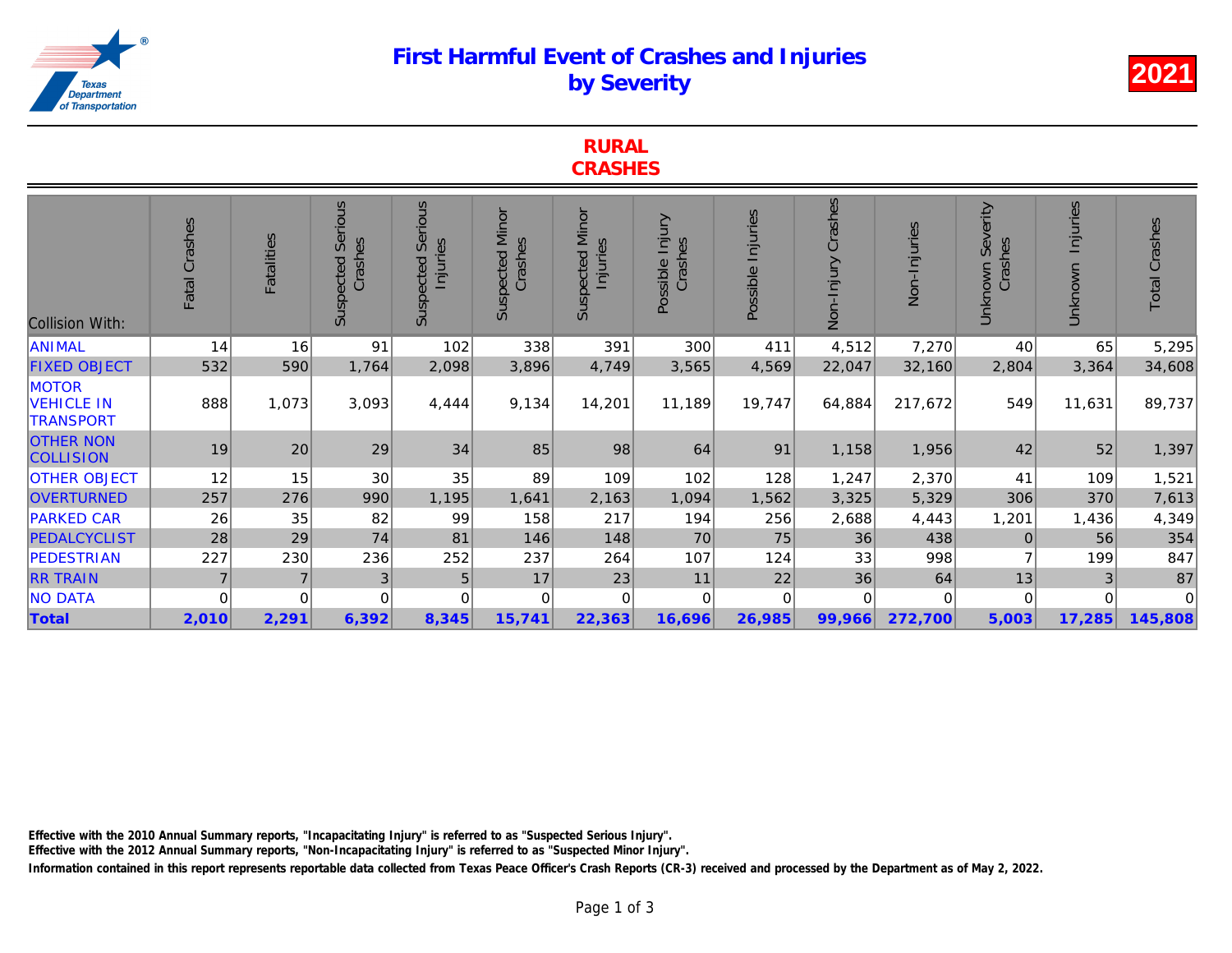## First Harmful Event of Crashes and Injuries by Severity

| <b>URBAN</b>   |  |
|----------------|--|
| <b>CRASHES</b> |  |

| <b>Collision With:</b>                                | Fatal Crashes  | Fatalities     | <b>Serious</b><br>Crashes<br>Suspected | Serious<br>Injuries<br>Suspected | <b>Suspected Minor</b><br>Crashes | <b>Suspected Minor</b><br>Injuries | Injury<br>Crashes<br>Possible | Possible Injuries | Crashes<br>Non-Injury | Non-Injuries |
|-------------------------------------------------------|----------------|----------------|----------------------------------------|----------------------------------|-----------------------------------|------------------------------------|-------------------------------|-------------------|-----------------------|--------------|
| <b>ANIMAL</b>                                         | $\overline{c}$ | 2              | 11                                     | 13                               | 62                                | 69                                 | 53                            | 60                | 715                   | 1,108        |
| <b>FIXED OBJECT</b>                                   | 519            | 553            | 2,117                                  | 2,419                            | 6,612                             | 7,815                              | 7,264                         | 9,062             | 32,560                | 48,626       |
| <b>MOTOR</b><br><b>VEHICLE IN</b><br><b>TRANSPORT</b> | 791            | 891            | 5,279                                  | 6,588                            | 33,429                            | 47,030                             | 59,300                        | 97,024            | 213,155               | 724,833      |
| <b>OTHER NON</b><br><b>COLLISION</b>                  | 15             | 15             | 38                                     | 40                               | 79                                | 92                                 | 83                            | 103               | 735                   | 1,265        |
| <b>OTHER OBJECT</b>                                   | $\overline{c}$ | 2              | 54                                     | 64                               | 181                               | 212                                | 191                           | 245               | 1,554                 | 2,940        |
| <b>OVERTURNED</b>                                     | 98             | 101            | 467                                    | 522                              | 1,116                             | 1,323                              | 715                           | 937               | 1,241                 | 2,313        |
| <b>PARKED CAR</b>                                     | 34             | 35             | 180                                    | 198                              | 1,014                             | 1,161                              | 1,152                         | 1,398             | 10,447                | 15,719       |
| PEDALCYCLIST                                          | 61             | 61             | 249                                    | 251                              | 877                               | 897                                | 553                           | 570               | 152                   | 2,168        |
| PEDESTRIAN                                            | 526            | 536            | 964                                    | 994                              | 1,437                             | 1,540                              | 916                           | 1,022             | 116                   | 4,115        |
| <b>RR TRAIN</b>                                       | $\overline{2}$ | $\overline{2}$ | 12                                     | 13                               | 26                                | 46                                 | 57                            | 129               | 69                    | 156          |
| <b>NO DATA</b>                                        | $\mathbf{0}$   | $\Omega$       | $\Omega$                               | 0                                | $\Omega$                          | 0                                  | $\Omega$                      | $\Omega$          | $\Omega$              | 0            |
| Total                                                 | 2,050          | 2,198          | 9,371                                  | 11,102                           | 44,833                            | 60,185                             | 70,284                        | 110,550           | 260,744               | 803,243      |

Effective with the 2010 Annual Summary reports, "Incapacitating Injury" is referred to as "Suspected Serious Injury".

Effective with the 2012 Annual Summary reports, "Non-Incapacitating Injury" is referred to as "Suspected Minor Injury".

Information contained in this report represents reportable data collected from Texas Peace Officer's Crash Reports (CR-3) received and processed by the Department a